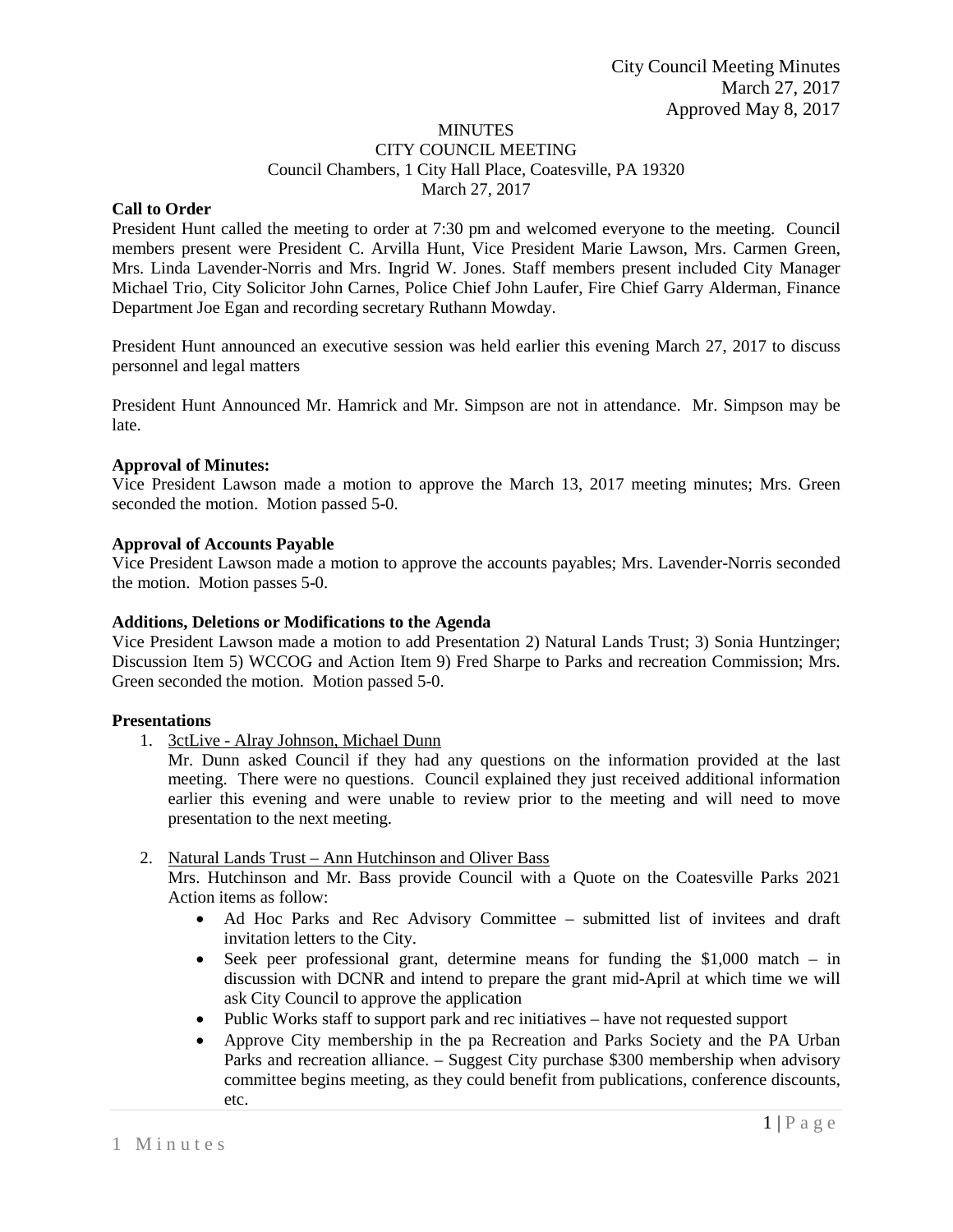- Establish a friends of Patton Park, with volunteer training provided by Natural Lands Trust – group of two enthusiastic neighbors has held meeting and begun plan of activities for the coming year.
- Institute a Park Safety Program, contingent upon the availability of outside funding to cover costs – Natural Lands Trust in partnership with Brandywine Health Foundation, is continuing to seek grant funds to support this program.
- Authorize Natural Lands Trust to investigate funding opportunities for a master plan and subsequent rehabilitation of Palmer Park. – Natural Lands Trust and City representatives met with Chester County Planning Commission staff to discuss Vision Partnership (VPP) grant application.
- 3. Strategic Action Plan -Sonia Huntzinger

Ms. Huntzinger announced the Five year action plan as follows:

- Create vibrant Commercial Corridor
	- o Identify small focus area to concentrate efforts and spur improvements outward
	- o Source creative funding options for funding improvements
	- o Retain and strengthen existing businesses<br>
	o Attract an appropriate mix of retail and ho
	- Attract an appropriate mix of retail and hospitality businesses
	- o Ensure a welcoming downtown environment for patrons
- Inspire Confidence and build a business a business friendly atmosphere
	- o Streamline business startup process
	- o Encourage new development
	- o Coordinate development strategies with neighboring municipalities
	- o Proactively identify highest and best uses for vacant and underutilized properties
- Build strong, stable residential neighborhoods
	- o Establish and support neighborhood associations
	- o Ensure City residents have access to needed services and opportunities
	- o Increase home ownership
- Improve the overall quality of Life
	- o Create and safe and secure City
	- o Have safe, inviting and active parks and public spaces
	- o Contribute to city wide programming and services
- Communicate the City's positive attributes  $\&$  competitive advantages
	- o Market business, developers and investors
	- o Promote results of goals #2/objectives #4
	- o Communicate pipeline projects
	- o Market downtown Coatesville as a destination for living
	- o Host special events to draw patrons and engage residents

# **Citizens' Hearings –** *Regular Action Items Only* **(3 Minutes)**

There were no citizens' comments at this time.

Mrs. Green made a motion to close citizens' hearings on regular action items only; Mrs. Lavender-Norris seconded the motion. Motion passed 5-0.

# **Regular Action Items**

1. Receive and Consider second reading and adoption an Ordinance authorizing the lease of City property located on the Northside of Route 30 bypass West of the Route 82 interchange (Tax parcel No. 16-1-40) to Coatesville Bypass Outdoor, LLC pursuant to a long term lease.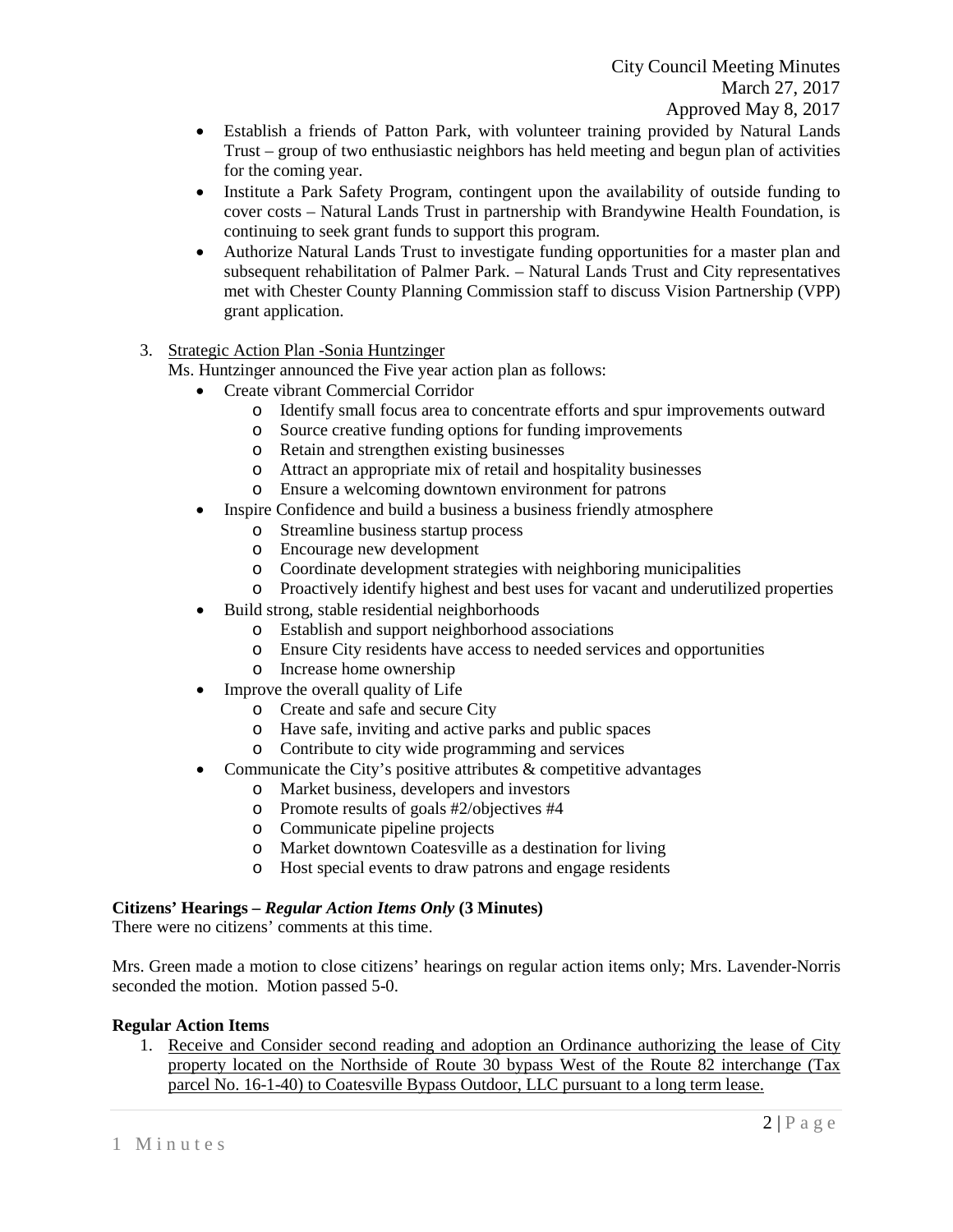Vice President Lawson made a motion to approve second reading and adoption an Ordinance authorizing the lease of City property located on the Northside of Route 30 bypass West of the Route 82 interchange (Tax parcel No. 16-1-40) to Coatesville Bypass Outdoor, LLC pursuant to a long term lease; Mrs. Lavender-Norris seconded the motion. Motion passed 5-0.

2. Receive and consider second reading and adoption an Ordinance authorizing the lease of city property located at the southwest corner of the intersection of Lincoln Highway (Business RT 30) and South First Avenue (Tax Parcel Nos. 16-5-223, 16-5-224, 16-5-225 and 16-5-225.1) to Coatesville Monument Outdoor, LLC pursuant to a long term lease.

Mrs. Lavender-Norris made a motion to approve second reading and adoption an Ordinance authorizing the lease of city property located at the southwest corner of the intersection of Lincoln Highway (Business RT 30) and South First Avenue (Tax Parcel Nos. 16-5-223, 16-5- 224, 16-5-225 and 16-5-225.1) to Coatesville Monument Outdoor, LLC pursuant to a long term lease; Mrs. Green seconded the motion. Motion passed 5-0.

- 3. Receive and consider second reading and adoption an Ordinance identifying that city property (Tax Parcel No.16-1-40) located East of the Brandywine Creek and North of U.S. Rt. 30 by-pass and South of Rt. 340 and West of Rt. 82, consisting of approximately 17.2 acres, and acquired by the city for recreational uses shall specifically include among such uses (on a small portion thereof) a monopole sign which shall be available for the City's use for public messaging display. Mrs. Jones made a motion to approve second reading and adoption an Ordinance identifying that city property (Tax Parcel No.16-1-40) located East of the Brandywine Creek and North of U.S. Rt. 30 by-pass and South of Rt. 340 and West of Rt. 82, consisting of approximately 17.2 acres, and acquired by the city for recreational uses shall specifically include among such uses (on a small portion thereof) a monopole sign which shall be available for the City's use for public messaging display; Vice President Lawson seconded the motion. Motion passed 5-0.
- 4. Receive and consider bid proceedings for entering into a one year farming lease for City property known as the "Conti Property" Conti Lease (with option for extensions and terms to cancel after crops removed at the discretion of the City).

Mrs. Lavender-Norris made a motion to approve a bid proceedings for entering into a one year farming lease for City property known as the "Conti Property" Conti Lease (with option for extensions and terms to cancel after crops removed at the discretion of the City); Vice President Lawson seconded the motion. Motion passed 5-0.

- 5. Receive and consider a Resolution to approve Change Order No. 3 to JCI Performance Contract (removing any work not yet completed – including any work which would interfere with the Renovations to City Hall). Mrs. Lavender-Norris made a motion to approve a Resolution to approve a Change Order No. 3 to JCI Performance Contract (removing any work not yet completed – including any work which would interfere with the Renovations to City Hall); Mrs. Green seconded the motion. Motion passed 5-0.
- 6. Receive and consider a Resolution authorizing the City's sale/trade of vehicles and other equipment identified herein by means of municibid or trade-in pursuant to COSTARS purchases for new vehicles or by public bid or auction consistent with the requirements of the Third Class City Code

Mrs. Green made a motion to approve a Resolution authorizing the City's sale/trade of vehicles and other equipment identified herein by means of municibid or trade-in pursuant to COSTARS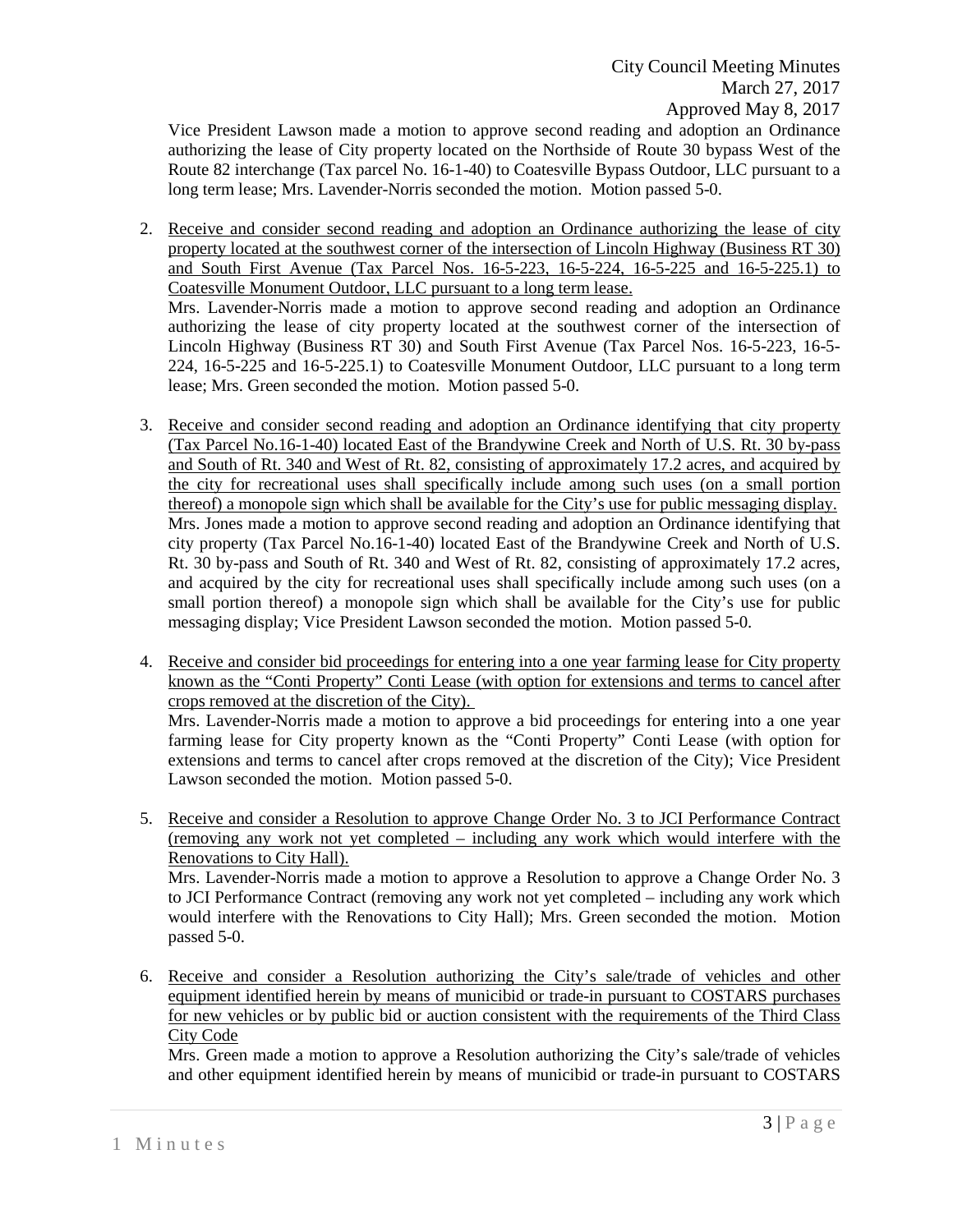purchases for new vehicles or by public bid or auction consistent with the requirements of the Third Class City Code; Mrs. Lavender-Norris seconded the motion. Motion passed 5-0.

- 7. Receive and consider a Resolution approving lease terms four (4) police cars Mrs. Jones made a motion to approve a Resolution approving lease terms for four (4) police cars: Vice President Lawson seconded the motion. Motion passed 5-0.
- 8. Receive and consider first reading an Ordinance authorizing the City of Coatesville (the City) to enter into a "bank Qualified lease agreement for purpose of acquiring 4 police vehicles (two (2) 2017 Ford Interceptor and two (2) 2017 Ford Explorer) pursuant to COSTAR contracts and incurring lease obligations (not in excess of  $$140,221.42$ ) for the police vehicles) to be evidenced by lease purchase agreements with the bank (the "Lessor") to which the City will pay to lessor the rental payments for the purposes of providing the said equipment for the City; authorizing the execution and delivery of such lease purchase agreements; setting forth the amounts of rental payments to be made thereunder and covenanting to pay such amounts from current revenues, subject to annual appropriation; authorizing and directing the taking of necessary or appropriate actions including execution and delivery of requisite documents in connection with the lease purchase agreements; and taking related actions.

Mrs. Jones made a motion to approve first reading an Ordinance authorizing the City of Coatesville (the City) to enter into a "bank Qualified lease agreement for purpose of acquiring 4 police vehicles (two (2) 2017 Ford Interceptor and two (2) 2017 Ford Explorer) pursuant to COSTAR contracts and incurring lease obligations (not in excess of \$140,221.42) for the police vehicles) to be evidenced by lease purchase agreements with the bank (the "Lessor") to which the City will pay to lessor the rental payments for the purposes of providing the said equipment for the City; authorizing the execution and delivery of such lease purchase agreements; setting forth the amounts of rental payments to be made thereunder and covenanting to pay such amounts from current revenues, subject to annual appropriation; authorizing and directing the taking of necessary or appropriate actions including execution and delivery of requisite documents in connection with the lease purchase agreements; and taking related actions; Vice President Lawson seconded the motion. Motion passed 5-0.

9. Receive and consider Fred Sharpe reappointment to the Parks and Recreation Commission for the term 2015-2018

Vice President Lawson made a motion to reappoint Fred Sharpe to the Parks and Recreation Commission for the term 2015-2018; Mrs. Green seconded the motion. Motion passed 5-0.

# Discussion Item

1. Meeting Minutes

There were no questions on previous meeting minutes

2. Anti-Discrimination Ordinance

Vice President Lawson announced multi municipalities have anti-discrimination Ordinances. The City should be proactive and look into making sure we have one and all areas are included.

3. Community Day Meeting

President Hunt suggested the meeting to be held after the executive session ion April 3, 2017 to discuss the Community Unity Day event. Mrs. Lavender-Norris asked if the RFP's have been sent out for the Fireworks.

# 4. Santa House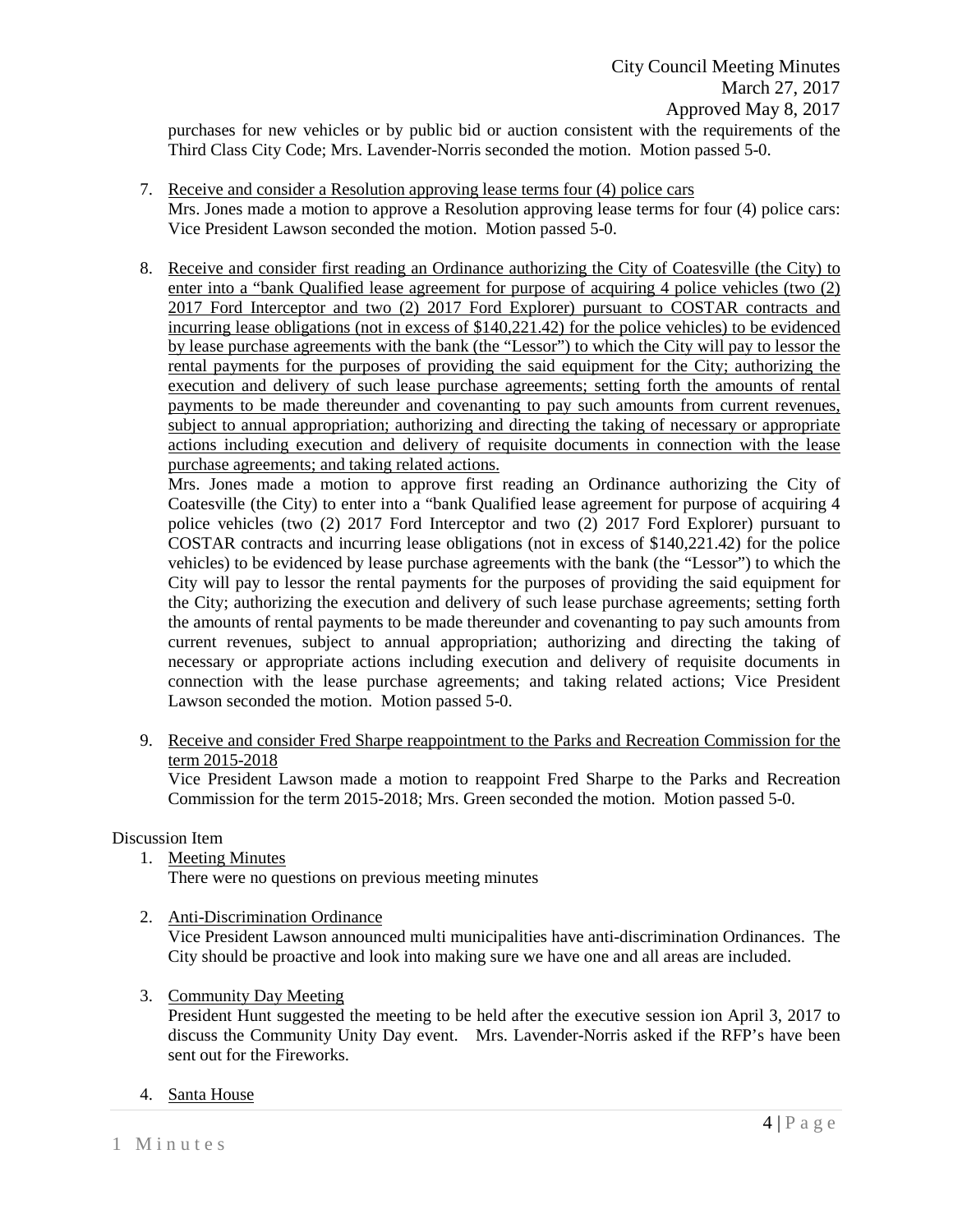City Council Meeting Minutes March 27, 2017 Approved May 8, 2017

President Hunt questioned the status of the shed (Santa House) at Gateway Park. Is it going to stay or be moved? Mr. Trio stated he thought the shed was rented for the event. Mrs. Lavender-Norris stated it was agreed upon the shed would be purchased. Mrs. Bookman announced she dropped off the invoice for the additional payment of \$960 at the reception desk a while back. She agreed drop off another receipt.

# 5. WCCCOG

Vice President Lawson announced members are still working on regionalizing emergency management services. The first meeting will be scheduled as soon as all municipalities reply that they are in agreement. The focus of the regionalized emergency management collaboration will be for instances of blizzards, storms, or other situations where services might be needed over a continuous amount of time. Each municipality should choose who would be their representative. Usually the EOC.

*Veris Visalign* a technology company, will give a group presentation on April 24, 2017 10:30 am at the PSATs. The members of the COG will receive discounted rates on services and products from the vendor. -A technology survey was sent out to municipalities to complete.

All elected officials must have taken or take the FEMA Emergency Management Institute courses IS100 and IS700. In the event of an emergency, a municipality with elected officials not having these courses complete, will not be eligible for FEMA money. UPDATE: April 19, 2017 there will be a group training (Location TBD but most likely the Training Center in S. Coatesville) April 19, 2017- Re-certification for Hazmat

April 8, 2017- Shredding event at Kmart 9am-12 noon- Flyer is on our website Chester County Emergency Management will be supplying Public Works Departments with radios to communicate with first responders in case of emergencies. The county will contact each municipality.

# **Solicitors Report**

Mr. Carnes explained:

- Valley Township has extended 90- day review clock
- Monitoring and assisting with development of DEPG project
- Kai CannaPharm application has been submitted
- Advertised Ordinance for Catalyst
- Advertised Ordinances for Leased vehicles
- Prepared and reviewed Resolutions change order for JCI
- Reviewed various draft contracts and agreement and assisted with various miscellaneous matters involving litigation and enforcement and has assisted the City in its interpretation of codes, rules and regulations.

# **City Manager's Report**

Mr. Trio announced:

- City will be hosting the first Chester County "Walk Works" on Thursday April 6, 2017 at 1 pm beginning at Gateway Park
- Scott Mulderig began work today in the Codes Department
- The Revenues YTD are Actual \$1,434,680 of budgeted amount \$1,369,547
- The Expenditures YTD are Actual \$1,409,401 of budgeted amount \$1,560,469
- Boyle Construction is the Project Manager for City Hall Renovation
- Coordinating Civil Service testing for fire fighters.
- Grand Prix is September 23, 2017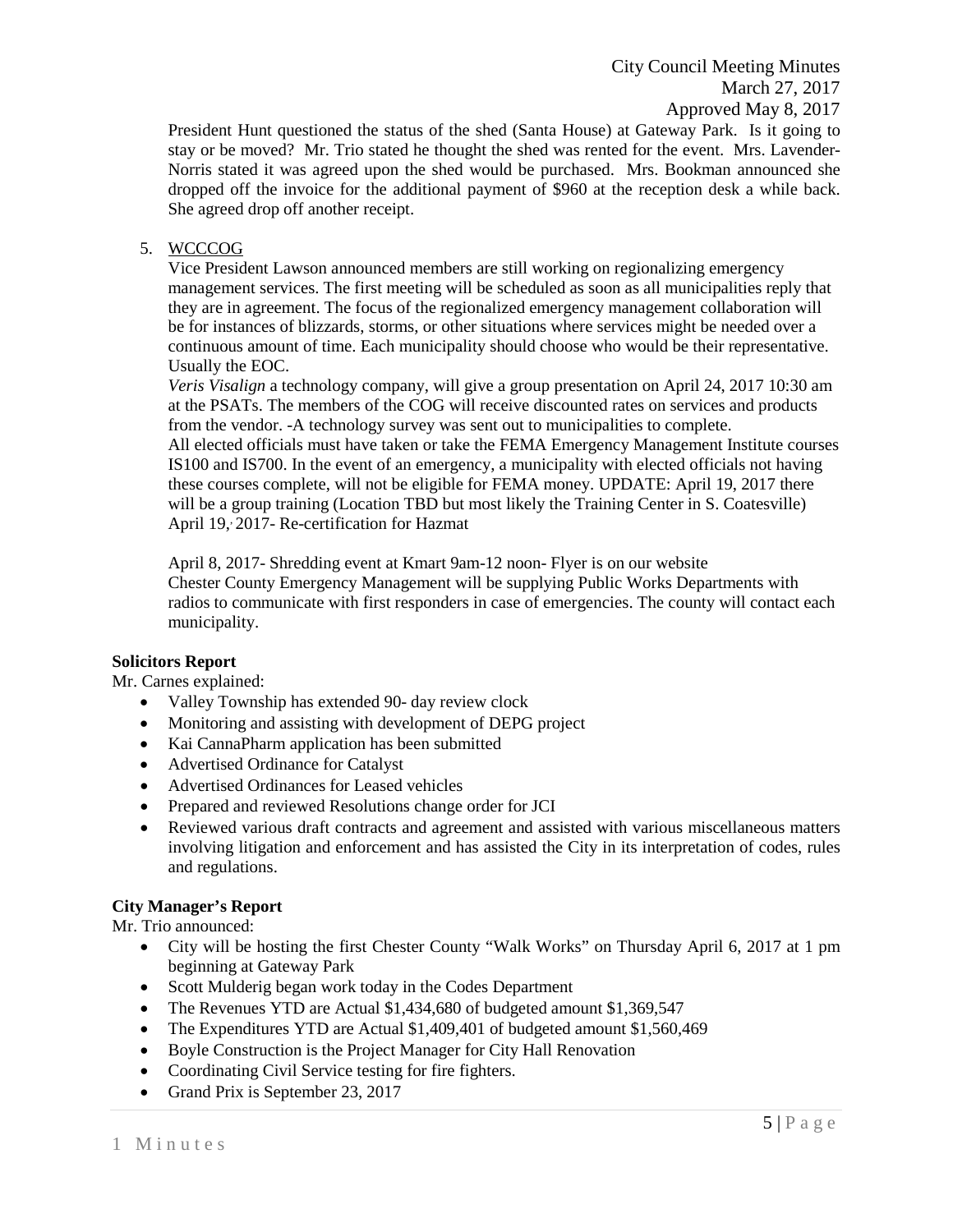• LERTA will help development once approved by taxing authorities.

Sonia Huntzinger explained the LERTA Program.

## **Citizens' Hearings –** *Non-Agenda Items Only* **(3 Minutes)**

#### Deborah Bookman

Mrs. Bookman asked for the termination of Ruthann Mowday, Right to Know Officer and the resignation of Ed Simpson and Mrs. Jones, City Council members, based on the Right to know, employee handbook and the City Charter Section 2 701-703. Mrs. Bookman read the sections as written in the code. Mr. Carnes suggested Ms. Bookman put the formal complaint in writing to be investigated in appropriate form. Ms. Bookman stated City Council and staff should be held accountable the same as resident are held accountable. Council asked Mr. Carnes to look into the allegations.

## Khadejah AlAmin

Ms. AlAmin stated the election is not city business and council should not have put Ms. Mowday in the middle regarding the Right to Know. She asked how a business can acquire reserved (special privilege) parking in front of their businesses. There are cones left for days in front of Ms. Hunt's Funeral Home next to the CYWA. There is no parking sometimes for the clients of the CYWA. Mrs. Hunt stated she would contact Mim Wheeler to discuss the parking issues. Ms. AlAmin questioned the City clearing the snow off the street in front of the Funeral Home.

## Vanessa Corbett

Ms. Corbett explained the solid waste bills were being sent to the previous owner. She received a letter from Portnoff with late fees and legal fees. She should not have to pay the legal fees since the bills were sent to the previous owner. Council asked Ms. Corbett to contact the Finance office to discuss the bills.

## Dave Terry

Mr. Terry asked the Chief for assistance with the crosswalks for the F.I.S.H event in April 29, 2017. He asked if vendor tables could be set up. There will be no selling. He asked for the property to be posted no trespassing two weeks prior to the event. The sign could read "This is for the kids, please refrain."

Mrs. Lavender-Norris made a motion to approve citizens' hearings on non-agenda items only; Mrs. Green seconded the motion. Motion passed 5-0.

#### **Special Events**

1. "Healthy Kids Day" held by Brandywine YMCA on April 29, 2017, 10 am to 2:30 pm at Gateway Park

Vice President Lawson made a motion to approve the "Healthy Kids Day" held by Brandywine YMCA on April 29, 2017, 10 am to 2:30 pm at Gateway Park; Mrs. Lavender-Norris seconded the motion. Motion passed 5-0.

2. "Fut Bol Soccer" held by Liga De Fud Bol Soccer De Coatesville on Sundays beginning April 2, 2017 until October 29, 2017 from 9 am to 5 pm at Ash Park

Mrs. Jones made a motion to approve the Fut Bol Soccer" held by Liga De Fud Bol Soccer De Coatesville on Sundays beginning April 2, 2017 until October 29, 2017 from 9 am to 5 pm at Ash Park; Vice President Lawson seconded the motion. Motion failed 1-4. President Hunt. Vice President Hunt, Mrs. Lavender-Norris and Mrs. Green were the dissenting votes

3. "Latino Soccer Club" held by Juan Alvarez, Saul Escabedoe, Miquel Delqadello on Sundays beginning April 1, 2017 until November 30, 2017 from 8 am to 6 pm at Ash Park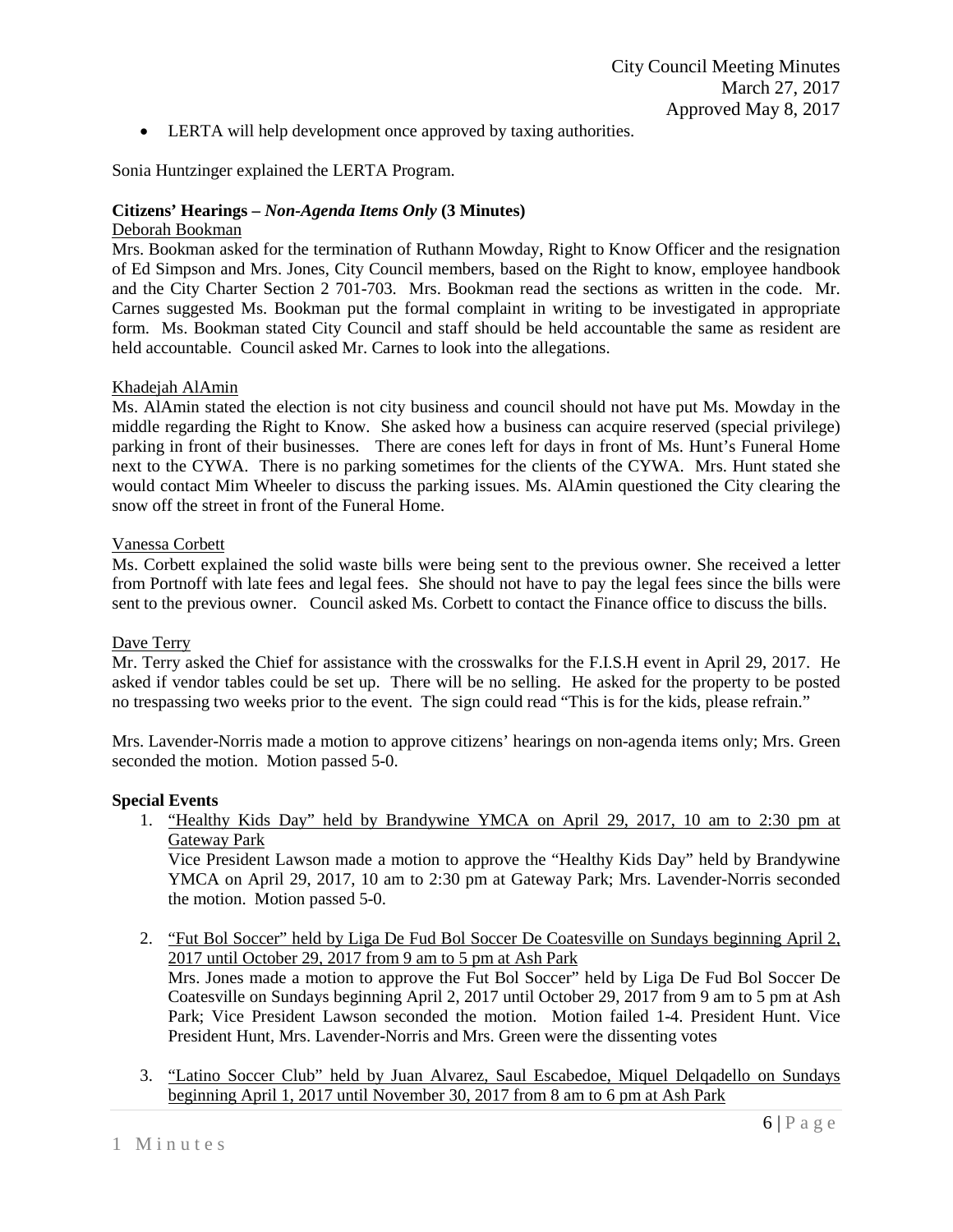Vice President Lawson made a motion to approve the "Latino Soccer Club" held by Juan Alvarez, Saul Escabedoe, Miquel Delqadello on Sundays beginning April 1, 2017 until November 30, 2017 from 8 am to 6 pm at Ash Park; Mrs. Lavender-Norris seconded the motion. Motion passed 5-0.

4. "Success Bookbag Giveaway" held by City of Coatesville and 12 other organizations on August 4, 2017 from 12:30 pm to 7:30 pm at Abdala Park. Vice President Lawson made a motion to approve a "Success Bookbag Giveaway" held by City of Coatesville and 12 other organizations on August 4, 2017 from 12:30 pm to 7:30 pm at Abdala Park; Mrs. Green seconded the motion. Motion passed 4-0-1. Vice President Lawson abstained from the vote.

# **Council Comments**

Ms. Lavender-Norris thanked everyone for coming out and staying. I personally take being a council member very seriously. I care about the community or I would not have gotten on Council. I don't feel like we should be above the law. If I feel at any given time as though we are in violation. We're not holding up our oath, I'll stand against it, even if it's me, hold me accountable. That's what we said were here for. At any given time, hold me accountable. We said we wanted to do better to make it better we have to prove it. We have to walk it, before we talk it. We are not sitting in these seats just because. I understand you as residents have to live with the decisions we make. I need you to understand so do we. I do, you do. I choose to do my due diligence to make sure it is done right. If it's right, its right; if it's wrong, it's wrong. I have no problem of agreeing or disagreeing with anyone out there or up here. I'm not here just for fun. I'm here to serve you and I'm going to serve you to the best of my ability. Trust me! I'm here by the Grace of God and Gumption. If it were only up to me I wouldn't be here, because the nonsense makes me angry. So with that being said. These are serious allegations a do I hope on this side of the table it is taken seriously, concerned seriously. Because if it's wrong I will be the standing with Ms. Bookman saying yes they did, no they didn't. If their right I'll also say yes they did, no they didn't. Tell you right now, I am not going along to get along. We all should be in a position we need to remain above reproach, transparent, telling the truth, shedding light on all this nonsense. I'm not here to make friends, I have a huge family and we're friends. . I want to do what's right for the people that what I stand on. I'm not angry. I'm compassionate in what I believe in and I'll stand on it.

Mrs. Jones thanked everyone for attending the meeting and staying. She stated "When following liars, it is he who represents himself in a court of law that has a fool for a client."

Mrs. Green thanked everyone for coming to the meeting. I wrote down some things. I read the charter frequently. Very, very troubled by information shared. I'm not going to sit here and act first time hearing information because it is not. But this is something that was done to someone. We all have to be held accountable for our actions and that's what it's about. Accountability. I have to be accountable myself, have responsibility to the staff, to each council person that I serve with, but most of all to the people who elected me to uphold. We took an oath and that oath says I will not selfishly use my position on council (I', paraphrasing) for anything that's going to benefit me or my family. We're just not to do that and so I ask Ms. Bookman to elaborate because she said a lot of stuff and nobody knew really what she was talking about. I really do need for her to write this down. I'm having a hard time communicating because I'm a little ill, but I really need you to write this down very detailed and submit this to our solicitor. Because an attorney is needed and an attorney will be gotten. An attorney is going to fight this in court and get these people removed. I'm sorry because what happened is against the law, whether we want to believe it or not. We can cover it up, we can sugarcoat it or whatever but you can't use people for things to get things done the way you want them done. We have to follow a procedure, I got to follow procedure, I'm not going to call the Chief and say officer somebody gave me a ticket. Chief you know I